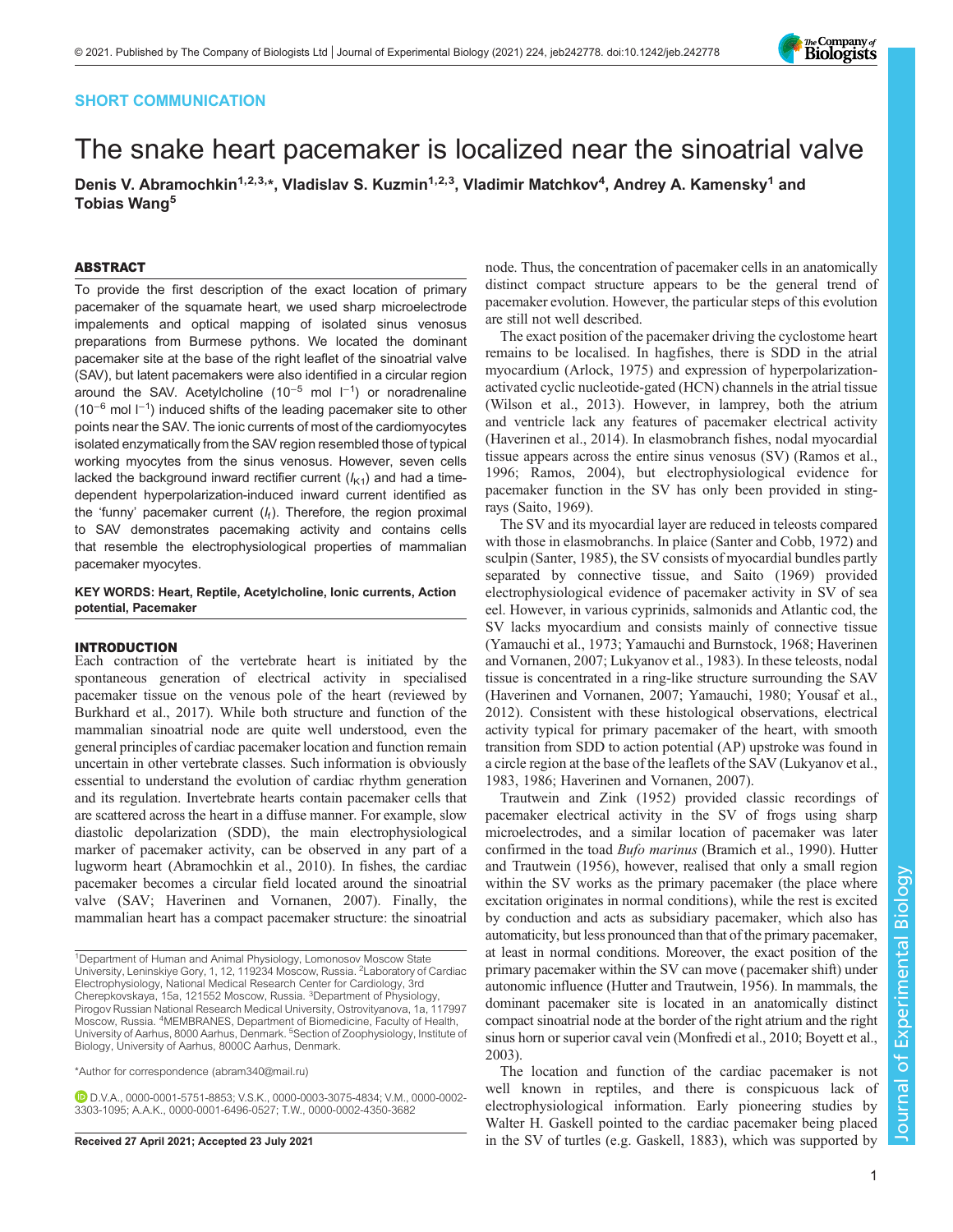| <b>Abbreviations</b> |                                                                                                    |
|----------------------|----------------------------------------------------------------------------------------------------|
| <b>ACh</b><br>AP     | Acetylcholine<br>action potential                                                                  |
| APD <sub>50</sub>    | AP duration at the level of 50% repolarization                                                     |
| <b>HCN</b>           | hyperpolarization-activated cyclic nucleotide-gated channels,<br>often called 'pacemaker' channels |
| If                   | funny current                                                                                      |
| $I_{\text{K1}}$      | background inward rectifier potassium current                                                      |
| $\int_{N_a}$         | fast sodium current                                                                                |
| <b>NA</b>            | noradrenaline                                                                                      |
| <b>PH</b>            | posterior horn                                                                                     |
| <b>RH</b>            | right horn                                                                                         |
| <b>SAV</b>           | sinoatrial valve                                                                                   |
| <b>SDD</b>           | slow diastolic depolarization                                                                      |
| <b>SV</b>            | sinus venosus                                                                                      |

later electrophysiological studies [\(Hutter and Trautwein, 1956](#page-5-0)), but immunohistochemical studies indicate pacemaker tissue at the border between SV and right atrium in Burmese pythons and Anolis lizard [\(Jensen et al., 2017\)](#page-5-0). This location was supported by recordings with surface electrodes and points to a retrograde electrical activation of the SV [\(Jensen et al., 2017, 2014a,b\)](#page-5-0). The present study aims to determine the exact location of the leading pacemaker site in the heart of Burmese python using the conventional sharp microelectrode technique and optical mapping.

# MATERIALS AND METHODS

#### Experimental animals

Burmese pythons (Python bivittatus Kuhl 1920) of either sex with a body mass of 220–350 g were kept at Aarhus University for several months in individual containers with free access to water, a temperature range of 26–32°C, and a humidity of 80%. They were fed weekly and gained mass in captivity, but were fasted for 2–3 weeks before the hearts were studied. The experiments were performed in accordance with the Danish Law for Animal Experimentation.

#### Action potential recordings in multicellular preparations

The animals were killed by a sharp blow to the head, and the heart was rapidly excised and rinsed in physiological solution containing (in mmol l−<sup>1</sup> ) 115 NaCl, 2.5 KCl, 1 MgSO4, 1.2 NaH2PO4, 5 glucose, 5 pyruvate, 2.5 CaCl<sub>2</sub> and 25 NaHCO<sub>3</sub> and had a pH of 7.7–7.8 when equilibrated with 2 kPa  $CO<sub>2</sub>$  in  $O<sub>2</sub>$  at 25–30°C. The preparation containing the SV, the sinoatrial junction and the proximal piece of right atrium was cut off and pinned on the bottom of the Sylgard-coated chamber (3 ml in volume), where it was superfused with a constant flow of physiological saline solution (6 ml min−<sup>1</sup> ) at 30°C. The SV with right horn and posterior horn was opened and the left horn was cut off. The microelectrodes were always impaled from the endocardial side of SV. All preparations exhibited spontaneous contractions with stable rhythm throughout the experiments.

The recording of electrical activity commenced when the preparation had stabilized in the Ringer solution for 40 min. Conventional sharp glass microelectrodes were used for intracellular recording of electrical activity in the myocardium of SV. The microelectrodes were filled with 3 mol  $l^{-1}$  KCl (40–80 MΩ) and connected to a high input impedance amplifier (Model 3100, A-M Systems, Carlsborg, WA, USA); microelectrodes needed a resistance above 40 M $\Omega$  for stable impalements. The signal was digitized and recorded using the Powergraph 3.3 (DI-Soft, Moscow, Russia), and analysed using MiniAnalysis 3.0 software (Synaptosoft, Fort Lee, NJ, USA). If acetylcholine or noradrenaline were applied, the stable impalements were maintained during whole period of drug action. AP duration at 50% of repolarization (APD $_{50}$ ), resting membrane potential, AP amplitude, AP upstroke velocity  $(d/dt_{\text{max}})$  and beating rate of the preparations were determined during off-line analysis.

# Patch clamp measurements of ionic currents in isolated myocytes from python heart

Electrophysiological experiments were conducted on enzymatically isolated myocytes from the region surrounding the sinoatrial valve. The isolation procedure resembled our earlier methods for fish hearts ([Abramochkin and Vornanen, 2015\)](#page-5-0), but high enzyme concentrations (1.5 mg ml−<sup>1</sup> collagenase Type IA and 1 mg ml−<sup>1</sup> Trypsin IV) were needed to digest the considerable amount of connective tissue. A stainless steel cannula was inserted via the right aorta into the ventricle and secured with a fine thread. The left aorta and pulmonary artery were ligated to avoid leak and ensure completely retrograde flow from the ventricle to the atria. Initially, the heart was perfused at room temperature with  $Ca^{2+}$ -free solution for 20 min, whereupon hydrolytic enzymes and fatty acid-free serum albumin (Sigma) were added for next 40 min. Then, the SAV was separated from the rest of the SV, minced and incubated in a similar enzyme solution on a shaker at room temperature. After another 40 min, the solution was replaced with enzyme-free solution of the same composition, the tissue was triturated with Pasteur pipette to obtain isolated cells. Myocytes were stored at 5°C and studied on the same day. The  $Ca^{2+}$ -free solution contained (in mmol l<sup>-1</sup>) 100 NaCl, 10 KCl, 1.2 KH<sub>2</sub>PO<sub>4</sub>, 4 MgSO<sub>4</sub>, 50 taurine, 20 glucose and 10 HEPES at pH 6.9 (adjusted with NaOH at 20°C).

The whole-cell voltage clamp recording of  $I_{K1}$  and  $I_f$  was performed using an Axopatch 200B amplifier (Molecular Devices, San Jose, CA, USA). Myocytes were superfused at room temperature (23±0.5°C) with an external saline solution containing (in mmol  $1^{-1}$ ): 150 NaCl, 5.4 KCl, 1.8 CaCl<sub>2</sub>, 1.2  $MgCl<sub>2</sub>$ , 10 glucose, 10 HEPES; pH adjusted to 7.6 at 20 $^{\circ}$ C with NaOH. E-4031 ( $5 \times 10^{-6}$  mol  $1^{-1}$ ) was continuously present in external solution to block  $I_{\text{Kr}}$ . Patch pipettes of 1.5–2.5 M $\Omega$ resistance were pulled from borosilicate glass (Sutter Instruments, Novato, CA, USA) and filled with  $K^+$ -based electrode solution containing (in mmol  $1^{-1}$ ): 140 KCl, 1 MgCl<sub>2</sub>, 5 EGTA, 4 MgATP, 0.3 Na<sub>2</sub>GTP and 10 HEPES with pH adjusted to 7.2 with KOH. Series resistance and capacitances of pipette and cell were routinely compensated. Current amplitudes were normalized to the capacitive cell size ( pA/pF).

# Optical mapping of SV preparations

The spread of excitation in the SAV region was visualised by optical mapping, di-4-ANEPPS-based technique in multicellular preparations of SV, which were dissected as described previously [\(Abramochkin et al., 2020](#page-5-0)). The optical mapping rig included a photodiode array (PDA, WuTech H-469V, Gaithersburg, MD, USA) designed for high-speed data acquisition (1.63 kfps). Macroscopic projections of the cardiac tissue preparations were transferred to the PDA with aid of the optical system including adapters and Computar V5013 (CBC Group, Japan) camera lens (focal length 50 mm, aperture ratio 1:1.3) mounted in distance of 24 mm from tissue surface. The optical system allowed to project an area of 5 mm in diameter to a hexagonal array of 464 PDA photodiodes; each photodiode covered the surface of 0.23 mm in diameter approximately. The view-field was projected also to the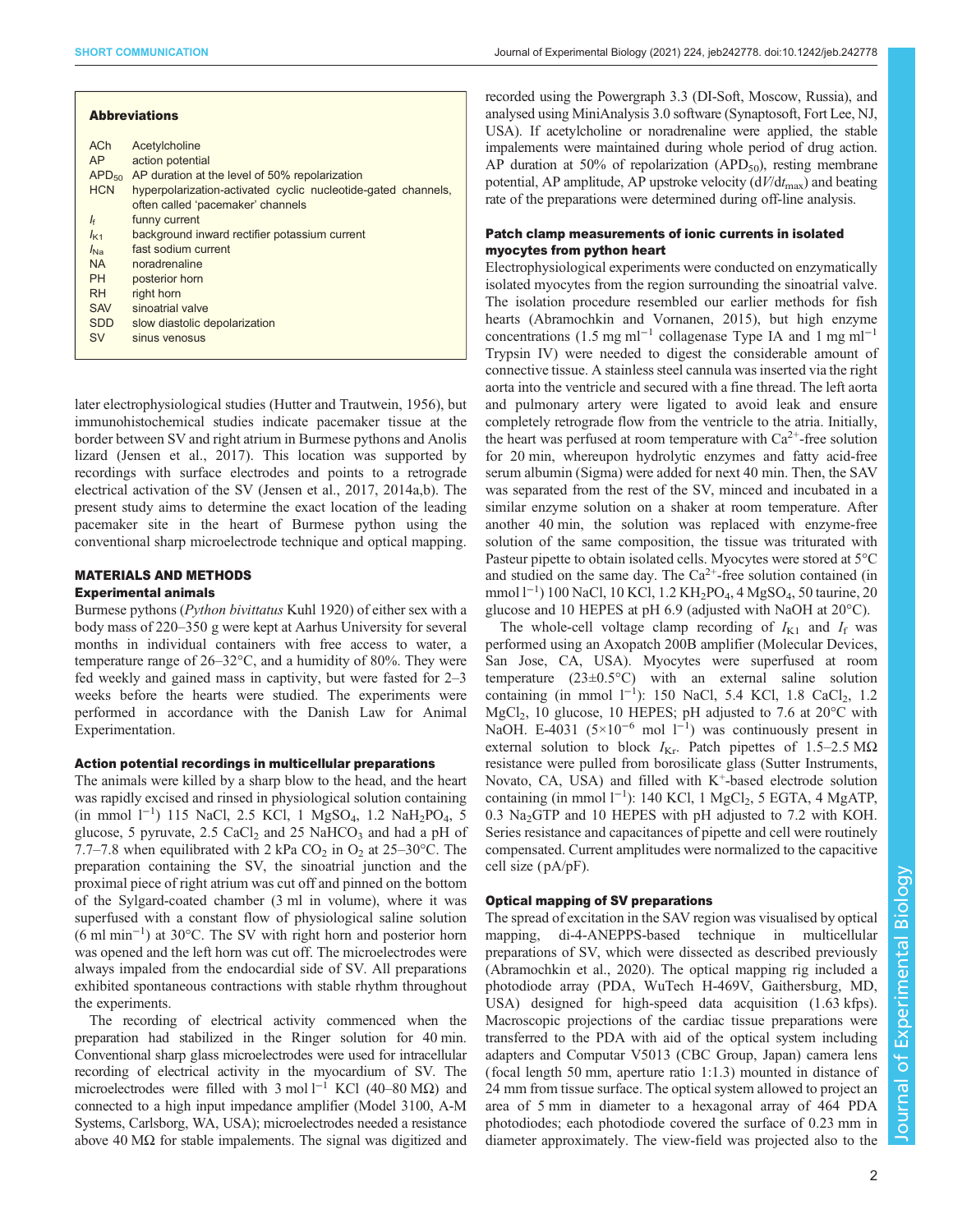<span id="page-2-0"></span>monitoring CCD camera (NexImage, Celestron, USA) used to match the mapping area and sites in the tissue preparations. An excitation light was emitted by LED (520±40 nm) arrays surrounding the experimental chamber with mapped preparation. A long-pass emission filter (λ>650 nm) was positioned in front of the camera lens.

Latent<br>pacemaker **A** pacemaker Working<br>type type **RH** Left leaflet of SAV Primary type Primary<br>pacemake I atent \_\_\_\_\_\_<br>romak pacemaker pacemaker **B C** Control 10<sup>-6</sup> mol  $I^{-1}$  NA, 1 min Control 40<br>20 40  $\sqrt{2}$ Membrane potential (mV)<br>
Membrane potential (mV)<br>  $-40$ <br>  $-80$ <br>  $-100$ Membrane potential (mV) 10<sup>–6</sup> mol l<sup>–1</sup> NA, 7 min<br>Time (ms)  $\overline{0}$  $\boldsymbol{0}$ Time (ms) Time (ms) ⊿ბი  $\overline{a}$  $-20$  $\overline{\phantom{0}}$  $\overline{1}$ <sup>600</sup> –20  $\begin{bmatrix} 1 & 1 \\ 1 & 1 \end{bmatrix}$  $-40$  $10^{-5}$  mol  $I^{-1}$ , ACh –60 –60 –60  $-100$  $-100 -$ Contro 20 Membrane potential (mV)  $\blacksquare$ Membrane potential (mV)  $\overline{\phantom{a}}$ ¢ 3  $\begin{bmatrix} 0 & 0 & 0 \\ 0 & 0 & 0 \\ 0 & 0 & 0 \end{bmatrix}$  .  $\begin{bmatrix} 0 & 0 & 0 \\ 0 & 0 & 0 \\ 0 & 0 & 0 \end{bmatrix}$  $10^{-5}$  mol  $I^{-1}$ , ACh –80  $10^{-6}$  mol  $I^{-1}$  NA, 7 min Control 20 Membrane potential (mV) **m** Membrane potential (mV) 0 0  $\overline{2}$ 1 0 1 0.5 1.5 2 2.5 3 Time (ms) –60 –80

After dissection, SV preparations were placed into experimental chamber and superfused with a constant flow of 30°C physiological saline solution (6 ml min<sup>-1</sup>) of the same composition as used for microelectrode experiments. Voltage-sensitive dye di-4-ANEPPS (5 mg ml−<sup>1</sup> , dissolved in DMSO) was added to physiological solution (final concentration  $5 \times 10^{-5}$  mol l<sup>-1</sup>) for 30 min staining of

> Fig. 1. Electrical activity of pacemaker type and working myocardium type in the sinus venosus (SV) of the Burmese python. (A) Typical preparation of the SV showing the most usual sites where depicted types of electrical activity could be recorded. RH, right horn; PH, posterior horn; SAV, sinoatrial valve. (B,C) Original recordings of APs recorded from working myocardium of representative SV preparations in control conditions and under the action of 10−<sup>5</sup> mol l−<sup>1</sup> ACh (B, after 3 min of application) or 10−<sup>6</sup> mol l−<sup>1</sup> noradrenaline (C, traces recorded after 1 and 7 min of drug application). (D,E) Original recordings of electrical activity recorded from the site of primary pacemaker in representative SV preparations in control conditions and under the action of 10−<sup>5</sup> M ACh (D, 3 min after application) or 10−<sup>6</sup> M noradrenaline (E, 7 min after application).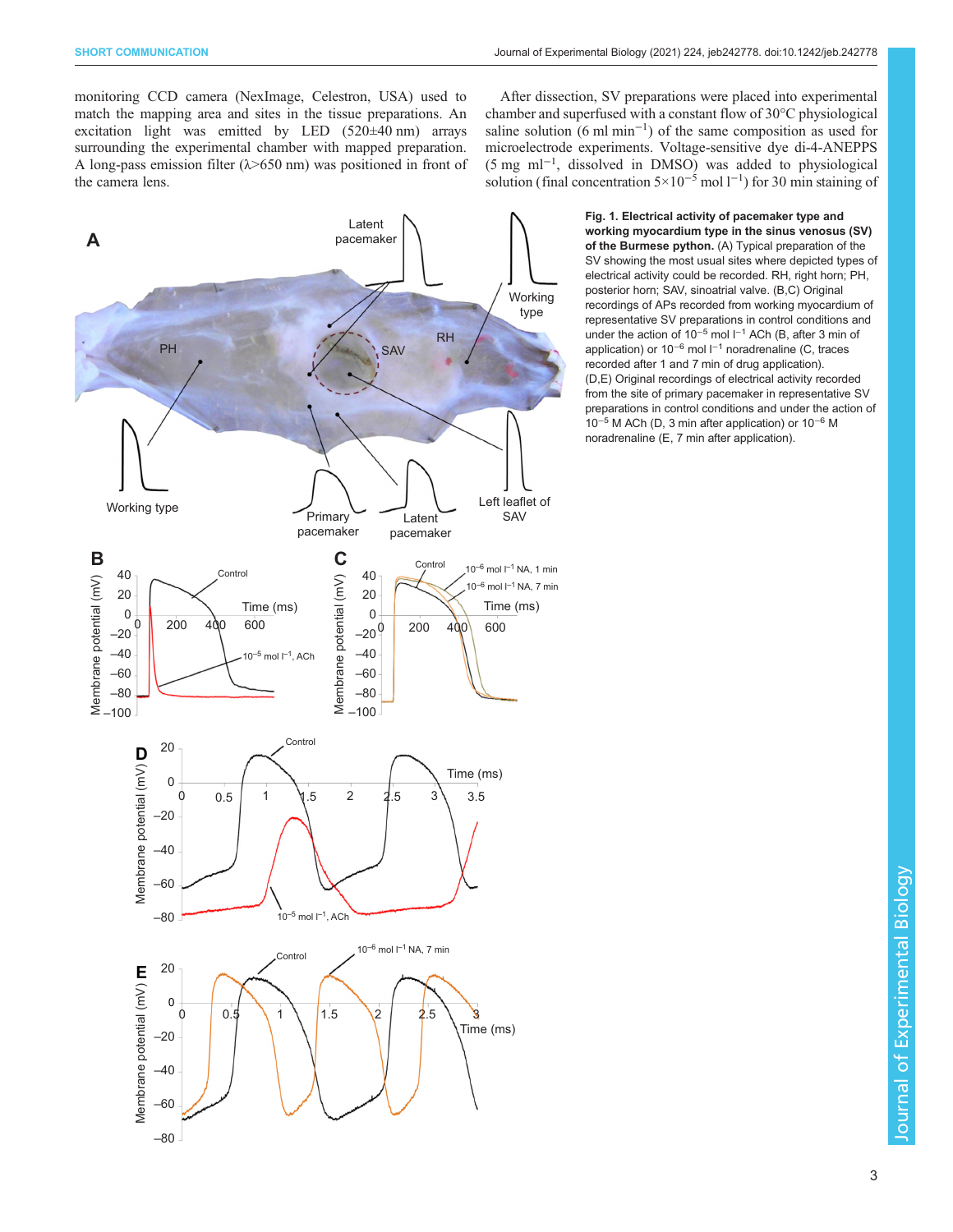<span id="page-3-0"></span>preparation. Then preparations were equilibrated for 20 min prior to mapping procedure. To suppress mechanical artefacts, the electromechanical uncoupler blebbistatin  $(5\times10^{-5} \text{ mol } 1^{-1})$  was added to the perfusion solution.

#### Optical mapping data analysis

In all experiments fluorescent signals (optical APs) were recorded continuously for 5 s with 0.614 ms frame intervals, digitized using a data acquisition system (CardioPDA-III; RedShirtImaging, Decatur, GA, USA) and analyzed using Cardioplex (v.8.2.1, RedShirtImaging) software. Resting fluorescence was determined before each recording. Signals were processed via Savitsky-Golay filter using custom algorithm to remove noise and were normalized to the resting fluorescence level. Also, minimal high-pass filter was applied to remove slow photodiode-derived basal drift. The maximum upstroke derivative  $(dF/dt_{\text{max}})$  for each optical AP was calculated to determine the activation times in the mapped areas. Isochronic activation maps were constructed from activation times using an in-house developed software. The area of an initial activation was defined as area covered by depolarization in first 2 ms after the start of excitation. The localization of the primary activation sites was defined as the center of the 2 ms activated area.

#### Drugs

E-4031 was purchased from Tocris (Bristol, UK). Collagenase type IA, trypsin, noradrenaline (NA), blebbistatin, BaCl<sub>2</sub> and acetylcholine chloride (ACh) were purchased from Sigma (St Louis, MO, USA), and Di-4-ANNEPS from Thermo Fisher Scientific.

#### **Statistics**

All data are expressed as means±s.e.m. Effects of ACh and NA on AP waveform and optical mapping parameters were evaluated using paired t-test. A P-value of 0.05 was regarded as the limit of statistical significance.

#### RESULTS AND DISCUSSION

#### Search for pacemaker electrical activity in the SV using a microelectrode

The isolated SV preparations from pythons exhibited stable, spontaneous and rhythmic contractions  $(40.2 \pm 2.3 \text{ min}^{-1}; n=13)$ with stable AP waveform for several hours when superfused with oxygenated physiological solution (see [Abramochkin et al., 2020\)](#page-5-0).

In the major part of the SV (whole posterior horn, right horn, see [Fig. 1](#page-2-0)A), we only observed electrical activities with features of the working myocardium; i.e. a stable negative resting potential of −81.3±1.5 mV, large AP amplitude of 109.2±3.1 mV and fast AP upstroke with  $dV/dt_{\text{max}}$  of 56±3.2 V s<sup>-1</sup> (n=7). The APD50 was  $350.2 \pm 5.9$  ms. In this type of SV myocardium, ACh ( $10^{-6}$  mol  $1^{-1}$ ) greatly shortened APD50 by 91.5±3.1% of the control value and caused a small, but significant decrease in AP amplitude by 17.9  $\pm$ 2.1% without significant changes in resting membrane potential  $(n=6)$ . However, the rate of spontaneous APs only decreased by  $6.4 \pm 1.8\%$  of control  $(n=6)$ . Higher ACh concentration  $(10^{-5} \text{ mol } l^{-1})$  induced almost similar effects [\(Fig. 1](#page-2-0)B) with exception of slower rhythm by as much as a 21.4±4.2% reduction  $(n=5)$ . NA (10<sup>-6</sup> M) transiently prolonged the APs ([Fig. 1](#page-2-0)C). Within 1 min of NA application, APD50 was 10.6±2.3% longer than before NA  $(n=5)$ , but this effect subsided within 7 min, although AP amplitude tended to increase. NA accelerated the spontaneous rhythm 1 min after drug application, and reached 133.2±7.4% after 7 min.

We successfully impaled six preparations with microelectrodes to identify the specific location for pacemaker activity, i.e. SDD and APs with slow upstroke. In all six preparations, we could record electrical activity with SDD in a circular region around the SAV, but not further than 1.5 mm from the SAV [\(Fig. 1](#page-2-0)A). However, in SAV leaflets, which consist of myocardial tissue, we found no evidence for SDD. Furthermore, the AP waveform was the same as in posterior or right horn of SV. Electrical activity in the region around SAV was very heterogeneous in terms of SDD velocity, AP amplitude and upstroke velocity, as well as AP duration [\(Fig. 1A](#page-2-0)). Therefore, for further investigation we selected the pattern of electrical activity characterized by smooth transition from SDD to upstroke of AP ( primary pacemaker at [Fig. 1](#page-2-0)A). This pattern was first hypothesized by [Hutter and Trautwein \(1956\)](#page-5-0) to be characteristic for the primary (leading) pacemaker site and that assumption was confirmed in numerous mapping studies ([Bleeker](#page-5-0) [et al., 1980](#page-5-0); [Vinogradova et al., 1998](#page-6-0); [Abramochkin et al., 2009\)](#page-5-0). Electrical activity in primary pacemaker sites of python SV was also characterized by low  $dV/dt_{\text{max}}$  of 1.42±0.13 V s<sup>-1</sup>, low AP amplitude of  $74.4\pm3.8$  mV and very long APs with APD<sub>50</sub> of  $602.6 \pm 57.5$  ms ( $n=6$  for each parameter). The stable resting membrane potential was absent in these sites owing to SDD, but the value of maximal diastolic potential was  $-63.7\pm4.2$  mV (n=6). The velocity of SDD was  $27.3\pm2.48$  mV s<sup>-1</sup> (n=6). In all 6



Fig. 2. Activation sequence of python SV revealed by optical mapping. (A) Typical preparation of python SV showing the location of area investigated by optical mapping. (B–D) Isochronal maps of SV fragment marked in A, in control conditions (B) and under the effect of 10<sup>-5</sup> mol l<sup>-1</sup> ACh (C) or 10<sup>-6</sup> mol l<sup>-1</sup> NA (D). All three maps were obtained from the same representative preparation. RH, right horn; PH, posterior horn; SAV, sinoatrial valve. Blue color indicates regions of the earliest excitation. Asterisks indicate the particular locations of the earliest excitation.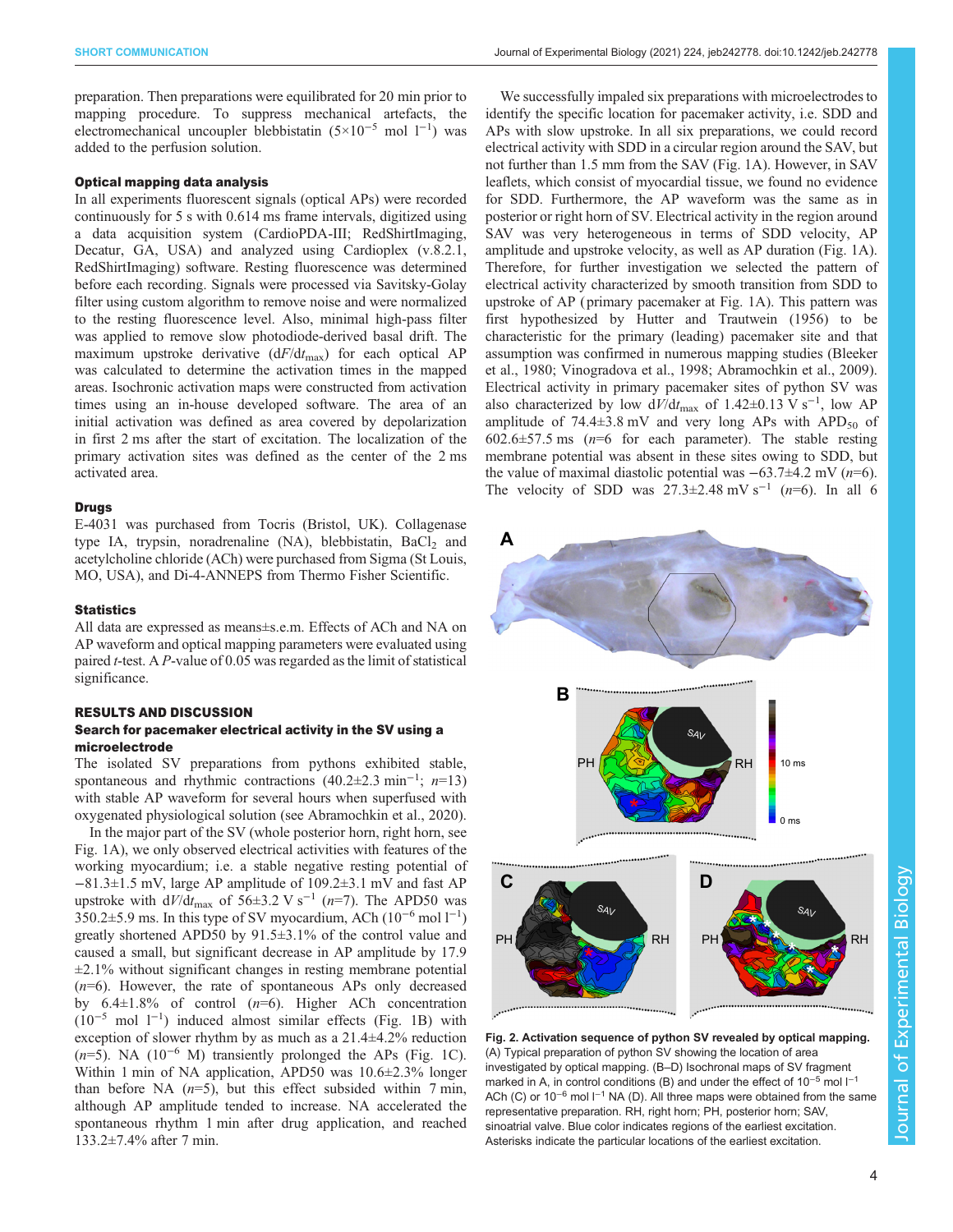<span id="page-4-0"></span>preparations the primary pacemaker sites were located near the basement of the left leaflet of SAV ([Fig. 1](#page-2-0)A)

At the leading pacemaker site, ACh and NA caused principally different effects to those observed in the major ('working') part of the SV. ACh (10−<sup>5</sup> M) produced prominent hyperpolarization, a decrease in AP amplitude and slowed the SDD by  $66.7\pm7.4\%$   $(n=5)$ of control SDD velocity; leading to slower rhythm generation [\(Fig. 1D](#page-2-0)). At the same time, no drastic AP shortening, as seen in working SV myocardium, was observed. NA (10−<sup>6</sup> mol l−<sup>1</sup> ) did not affect maximal diastolic potential and AP amplitude, but increased SDD velocity by 82.8±7.5% of the control level and accelerated the rhythm ([Fig. 1](#page-2-0)E).

Thus, electrical activity at the base of the SAV left leaflet differed entirely from the working myocardium in the SV and responded differently to ACh and NA: neurotransmitters greatly affect the SDD slope, but changed AP waveform less than in the working myocardium. Since the microelectrodes only allow recordings of electrical activity at a single point of the preparation, we also used optical mapping to analyse the activation sequence to identify the position of leading pacemaker in the SV from pythons.

# Activation sequence of the snake SV revealed by optical mapping

The optical mapping was performed on similar preparations as those studied with microelectrodes. The site of the earliest activation, i.e. the leading pacemaker site, was located 1.5–2 mm from the left leaflet of the SAV [\(Fig. 2B](#page-3-0)). No specialized conduction pathways or conductive corridors were observed surrounding the primary pacemaker sites under control conditions. However, from there, the excitation spread with low anisotropy directed predominantly circumferentially to the SAV border. A second, minor site of early activation could be found in the mapped region in two of the five preparations (see [Fig. 2](#page-3-0)). The area of the primary activation zone covered 1.7 $\pm$ 0.4 mm<sup>2</sup> ( $n=5$ ) in control conditions, which is less than 5% of the total SV square.

ACh ( $10^{-5}$  mol  $1^{-1}$ ) shifted leading pacemaker site towards the SAV ([Fig. 2C](#page-3-0)). At the same time, the region where the leading pacemaker was located in normal conditions turned into zone of slow conduction (activation with >10 ms delay after leading site). Upon addition of 10<sup>-6</sup> mol l<sup>-1</sup> NA, a number of sites located close to the SAV left leaflet started to activate almost synchronously [\(Fig. 2D](#page-3-0)), but the region of primary pacemaker activity in control



# Pacemaker myocyte Fig. 3. Distinguishing pacemaker and working cardiomyocytes isolated from python SAV region by their electrophysiological properties.

(A,B) Myocytes isolated from python SV: a typical myocyte with 'working' electrophysiological phenotype (A) and two myocytes with pacemaker electrophysiological phenotype (B). (C,D) Original  $\mu$ V curves of the current elicited by hyperpolarizing ramp (from +60 to −120 mV) protocol in representative working (C; note distinctive  $I_{K1}$  inward rectifier) and pacemaker (D; no  $I_{K1}$ ) myocytes. (E,F) Original traces of current elicited by square-pulse hyperpolarizing steps from holding potential of -35 mV to -80 to 160 mV in representative working (E; no timedependent current) and pacemaker (F; note timedependent inward current induced by hyperpolarization) myocytes. The block of timedependent current at −140 mV by 2 mmol l<sup>-1</sup> Cs<sup>+</sup> is shown in the inset. (G)  $\mu$  curve (mean±s.e.m.) of peak hyperpolarization-activated current recorded in pacemaker myocytes isolated from python SAV region (n=7 cells from 5 snakes).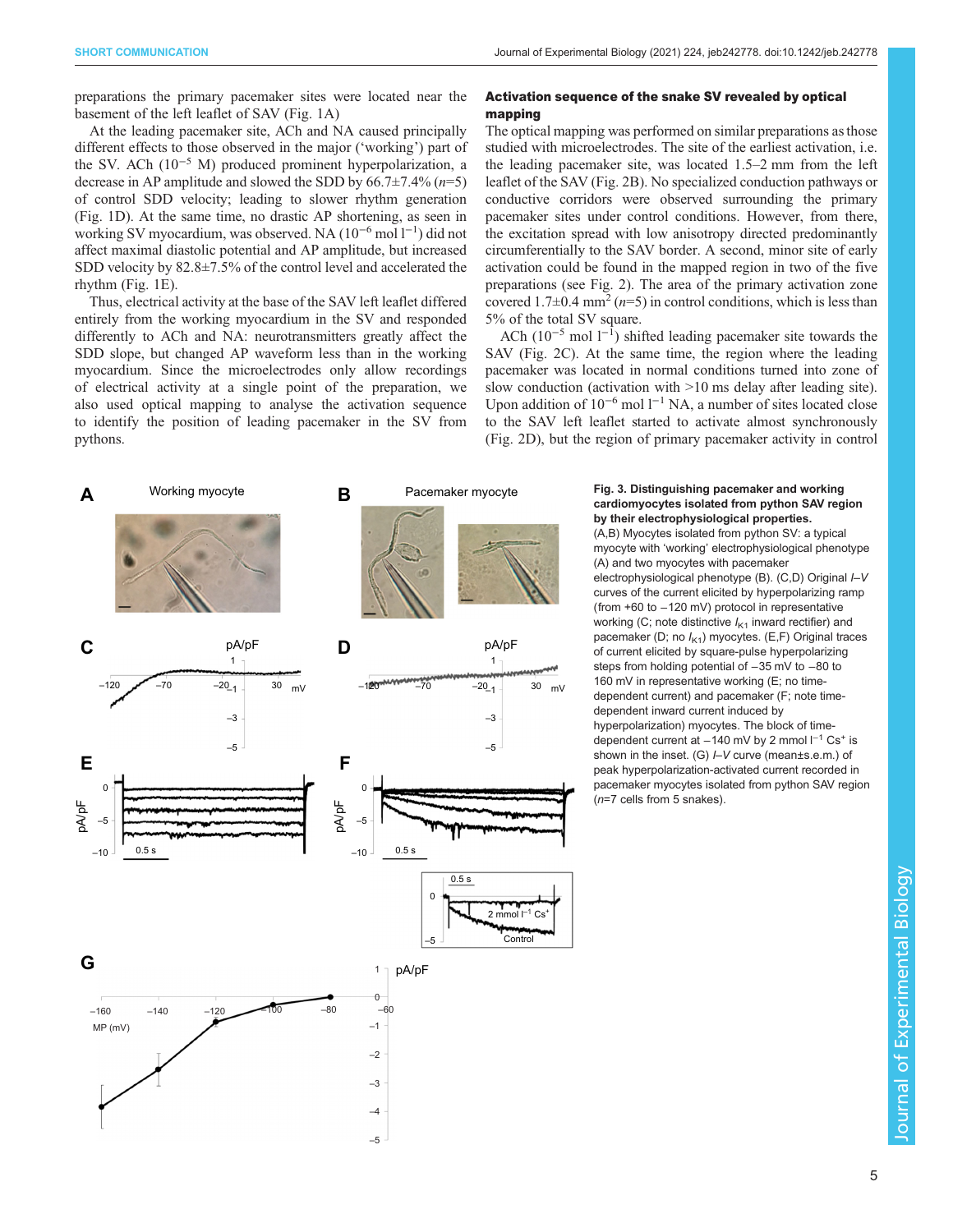<span id="page-5-0"></span>conditions lost its dominance, similarly to results obtained in the presence of ACh. Owing to delocalized primary excitation and lack of zones with a slow conduction in the presence of NA the excitation covered 90% of the mapped area in the SV in a significantly shorter time in comparison to ACh application  $(13\pm4)$  and  $22\pm4$  ms,  $P<0.05$ ).

#### Measurements of funny current in cells isolated from SAV region of python heart

At the last stage of our experiments, we confirmed the presence of pacemaker cardiac myocytes in the SAV region of pythons. The investigated cells could easily be divided in two groups according to their electrophysiological properties. The first group of cells were usually elongated spindle-shaped ([Fig. 3](#page-4-0)A) with a mean capacitance of 30.1 $\pm$ 1.1 pF (n=48) and a clear inward rectifier  $I_{K1}$  current during the hyperpolarizing ramp protocol ([Fig. 3](#page-4-0)C). Square-pulse hyperpolarization to potentials from −100 to −160 mV induced instantaneous inward current ([Fig. 3](#page-4-0)E), which was attributed to inward component of  $I_{K1}$ . Note also the large peak inward current,  $I_{\text{Na}}$ , induced by return of membrane potential to holding level (−35 mV).

Cells of the second group were elongate or 'short-spindle' shaped [\(Fig. 3B](#page-4-0)) and much smaller (capacitance of  $17.1 \pm 1.9$  pF,  $n=7$ , P<0.05). They were very scarce, representing merely 13% of all myocytes studied. They lacked a distinct  $I_{K1}$  current ([Fig. 3](#page-4-0)D), but hyperpolarization to potentials from −100 to −160 mV induced a time-dependent inward current ([Fig. 3F](#page-4-0)), which was similar in size to  $I_{K1}$  recorded in the first group of cells. No peak  $I_{Na}$  or just a very small peak  $I_{\text{Na}}$  was observed after return to  $-35$  mV ([Fig. 3](#page-4-0)F). The time-dependent hyperpolarization-induced inward current could be abolished by 2 mmol l<sup>−1</sup> Cs<sup>2+</sup> [\(Fig. 3](#page-4-0)F, inset). Its mean *I–V* curve was standard for a pacemaker current  $(I_f)$  recorded in mammalian sinoatrial node cells ([Verkerk et al., 2007\)](#page-6-0), although shifted left by 10–20 mV [\(Fig. 3](#page-4-0)G). Therefore, we assume that recorded current in the second type of cells is  $I_f$ .

It is likely that the first group of cells represents working myocytes of the SV, while the second group consists of true pacemaker cells that express  $I_f$  current. However, given that the  $I_f$  current in the second cell types is negligible at potentials within the physiological limits, the physiological role of these cells remains uncertain.

In summary, both microelectrode and optical mapping data point to the region between left leaflet of SAV and posterior horn of SV as the position of leading pacemaker site in the python heart under normal conditions. However, all of the circular zone around the SAV should be considered to be a subsidiary pacemaker region. Points within that circular zone can work as leading pacemaker sites under the influence of autonomic neurotransmitters, as in mammalian hearts (Bleeker et al., 1980; [Shibata et al., 2001](#page-6-0); Abramochkin et al., 2009). Cells with specific electrophysiological properties similar to those of mammalian pacemaker cells may be isolated from the SAV region. These cells lack  $I_{K1}$  and  $I_{Na}$ , but have a pacemaker  $I_f$  current.

#### Acknowledgements

Authors are grateful to Elin Petersen for excellent technical assistance and Heidi Meldgaard for devoted animal care.

#### Competing interests

The authors declare no competing or financial interests.

#### Author contributions

Conceptualization: A.A.K., T.W.; Methodology: D.V.A., V.S.K., V.M.; Investigation: D.V.A., V.S.K.; Resources: V.M., A.A.K., T.W.; Data curation: D.V.A., V.M.;

Writing - original draft: D.V.A., V.S.K., V.M., A.A.K., T.W.; Visualization: D.V.A., V.S.K.; Supervision: A.A.K., T.W.; Project administration: T.W.; Funding acquisition: A.A.K., T.W.

#### Funding

The study was supported by the Danish Research Council (Natur og Univers, Danmarks Frie Forskningsfond), the Russian Science Foundation (19-15-00163, only optical mapping experiments) and the Interdisciplinary Scientific and Educational School of Lomonosov Moscow State University 'Molecular Technologies of the Living Systems and Synthetic Biology'.

#### References

- [Abramochkin, D. V. and Vornanen, M.](https://doi.org/10.1007/s00360-015-0925-5) (2015). Seasonal acclimatization of the cardiac potassium currents ( $I_{K1}$  and  $I_{Kr}$ ) in an arctic marine teleost, the navaga cod (Eleginus navaga). J. Comp. Physiol. B 185[, 883-890. doi:10.1007/s00360-015-](https://doi.org/10.1007/s00360-015-0925-5) [0925-5](https://doi.org/10.1007/s00360-015-0925-5)
- [Abramochkin, D. V., Kuzmin, V. S., Sukhova, G. S. and Rosenshtraukh, L. V.](https://doi.org/10.1111/j.1748-1716.2009.01963.x) [\(2009\). Modulation of rabbit sinoatrial node activation sequence by acetylcholine](https://doi.org/10.1111/j.1748-1716.2009.01963.x) [and isoproterenol investigated with optical mapping technique.](https://doi.org/10.1111/j.1748-1716.2009.01963.x) Acta Physiol. 196, [385-394. doi:10.1111/j.1748-1716.2009.01963.x](https://doi.org/10.1111/j.1748-1716.2009.01963.x)
- [Abramochkin, D. V., Tennova, N. V., Hirazova, E. E., Pizgareva, A. V., Kuzmin,](https://doi.org/10.1007/s00360-010-0454-1) V. S. and Sukhova, G. S. [\(2010\). Bioelectrical activity in the heart of the lugworm](https://doi.org/10.1007/s00360-010-0454-1) Arenicola marina. J. Comp. Physiol. B 180[, 645-651. doi:10.1007/s00360-010-](https://doi.org/10.1007/s00360-010-0454-1) [0454-1](https://doi.org/10.1007/s00360-010-0454-1)
- [Abramochkin, D. V., Matchkov, V. and Wang, T.](https://doi.org/10.1007/s00360-019-01253-5) (2020). A characterization of the [electrophysiological properties of the cardiomyocytes from ventricle, atrium and](https://doi.org/10.1007/s00360-019-01253-5) [sinus venosus of the snake heart.](https://doi.org/10.1007/s00360-019-01253-5) J. Comp. Physiol. B 190, 63-73. doi:10.1007/ [s00360-019-01253-5](https://doi.org/10.1007/s00360-019-01253-5)
- Arlock, P. [\(1975\). Electrical activity and mechanical response in the systemic heart](https://doi.org/10.1016/0300-9629(75)90335-7) and the portal vein heart of Myxine glutinosa. [Comp. Biochem. Physiol. A Physiol.](https://doi.org/10.1016/0300-9629(75)90335-7) 51[, 521-522. doi:10.1016/0300-9629\(75\)90335-7](https://doi.org/10.1016/0300-9629(75)90335-7)
- Bleeker, W. K., Mackaay, A. J., Masson-Pévet, M., Bouman, L. N. and Becker, A. E. [\(1980\). Functional and morphological organization of the rabbit sinus node.](https://doi.org/10.1161/01.RES.46.1.11) Circ. Res. 46[, 11-22. doi:10.1161/01.RES.46.1.11](https://doi.org/10.1161/01.RES.46.1.11)
- [Boyett, M. R., Dobrzynski, H., Lancaster, M. K., Jones, S. A., Honjo, H. and](https://doi.org/10.1046/j.1540-8167.2003.02307.x) Kodama, I. [\(2003\). Sophisticated architecture is required for the sinoatrial node to](https://doi.org/10.1046/j.1540-8167.2003.02307.x) [perform its normal pacemaker function](https://doi.org/10.1046/j.1540-8167.2003.02307.x). J. Cardiovasc. Electrophysiol. 14, [104-106. doi:10.1046/j.1540-8167.2003.02307.x](https://doi.org/10.1046/j.1540-8167.2003.02307.x)
- [Bramich, N. J., Edwards, F. R. and Hirst, G. D.](https://doi.org/10.1113/jphysiol.1990.sp018261) (1990). Sympathetic nerve [stimulation and applied transmitters on the sinus venosus of the toad.](https://doi.org/10.1113/jphysiol.1990.sp018261) J. Physiol. 429[, 349-375. doi:10.1113/jphysiol.1990.sp018261](https://doi.org/10.1113/jphysiol.1990.sp018261)
- [Burkhard, S., van Eif, V., Garric, L., Christoffels, V. M. and Bakkers, J.](https://doi.org/10.3390/jcdd4020004) (2017). [On the evolution of the cardiac pacemaker.](https://doi.org/10.3390/jcdd4020004) J. Cardiovasc. Dev. Dis. 4, 4. doi:10. [3390/jcdd4020004](https://doi.org/10.3390/jcdd4020004)
- Gaskell, W. H. [\(1883\). On the innervation of the heart, with especial reference to the](https://doi.org/10.1113/jphysiol.1883.sp000121) heart of the tortoise. J. Physiol. 4[, 43-230. doi:10.1113/jphysiol.1883.sp000121](https://doi.org/10.1113/jphysiol.1883.sp000121)
- Haverinen, J. and Vornanen, M. [\(2007\). Temperature acclimation modifies](https://doi.org/10.1152/ajpregu.00432.2006) [sinoatrial pacemaker mechanism of the rainbow trout heart.](https://doi.org/10.1152/ajpregu.00432.2006) Am. J. Physiol. Regul. Integr. Comp. Phys. 292[, R1023-R1032. doi:10.1152/ajpregu.00432.2006](https://doi.org/10.1152/ajpregu.00432.2006)
- [Haverinen, J., Egginton, S. and Vornanen, M.](https://doi.org/10.1086/678954) (2014). Electrical excitation of the [heart in a basal vertebrate, the European river lamprey \(](https://doi.org/10.1086/678954)Lampetra fluviatilis). Physiol. Biochem. Zool. 87[, 817-828. doi:10.1086/678954](https://doi.org/10.1086/678954)
- Hutter, O. F. and Trautwein, W. [\(1956\). Vagal and sympathetic effects on the](https://doi.org/10.1085/jgp.39.5.715) [pacemaker fibers in the sinus venosus of the heart.](https://doi.org/10.1085/jgp.39.5.715) J. Gen. Physiol. 39, 715-733. [doi:10.1085/jgp.39.5.715](https://doi.org/10.1085/jgp.39.5.715)
- [Jensen, B., Boukens, B. J. D., Wang, T., Moorman, A. F. M. and Christoffels,](https://doi.org/10.3390/jcdd1010014) V. M. [\(2014a\). Evolution of the SV from fish to humans.](https://doi.org/10.3390/jcdd1010014) J. Cardiovasc. Dev. Dis. 1, [14-28. doi:10.3390/jcdd1010014](https://doi.org/10.3390/jcdd1010014)
- [Jensen, B., Moorman, A. F. M. and Wang, T.](https://doi.org/10.1111/brv.12056) (2014b). Structure and function of the hearts of lizards and snakes. Biol. Rev. 89[, 302-336. doi:10.1111/brv.12056](https://doi.org/10.1111/brv.12056)
- [Jensen, B., Vesterskov, S., Boukens, B. J., Nielsen, J. M., Moorman, A. F. M.,](https://doi.org/10.1038/s41598-017-06291-z) Christoffels, V. M. and Wang, T. [\(2017\). Morpho-functional characterization of](https://doi.org/10.1038/s41598-017-06291-z) [the systemic venous pole of the reptile heart.](https://doi.org/10.1038/s41598-017-06291-z) Sci. Rep. 7, 6644. doi:10.1038/ [s41598-017-06291-z](https://doi.org/10.1038/s41598-017-06291-z)
- Lukyanov, A. N., Sukhova, G. S. and Udel'nov, M. G. (1983). Localization structural and functional organization of cardiac pacemaker in the cod Gadus morhua. Zh. Evol. Biokhim. Fiziol. 19, 231-236.
- Lukyanov, A. N., Sukhova, G. S. and Chudakov, L. I. (1986). Mechanism of variation in the general rhythm of the heart pacemaker in the cod Gadus morhua in response to vagal stimulation. J. Evol. Biochem. Physiol. 22, 25-30.
- [Monfredi, O., Dobrzynski, H., Mondal, T., Boyett, M. R. and Morris, G. M.](https://doi.org/10.1111/j.1540-8159.2010.02838.x) (2010). [The anatomy and physiology of the sinoatrial node](https://doi.org/10.1111/j.1540-8159.2010.02838.x) – a contemporary review. Pacing Clin. Electrophysiol. 33[, 1392-1406. doi:10.1111/j.1540-8159.2010.](https://doi.org/10.1111/j.1540-8159.2010.02838.x) 02838.
- Ramos, C. [\(2004\). The structure and ultrastructure of the sinus venosus in the](https://doi.org/10.1016/j.tice.2004.07.001) mature dogfish (Scyliorhinus canicula[\): the endocardium, the epicardium and the](https://doi.org/10.1016/j.tice.2004.07.001) subepicardial space. Tissue Cell 36[, 399-407. doi:10.1016/j.tice.2004.07.001](https://doi.org/10.1016/j.tice.2004.07.001)
- [Ramos, C., Mungoz-Chaapuli, R. and Navarro, P.](https://doi.org/10.1111/j.1469-7998.1996.tb05418.x) (1996). Ultrastructural study of [the myocardium of the sinus venosus and sinoatrial valve in the dogfish](https://doi.org/10.1111/j.1469-7998.1996.tb05418.x)